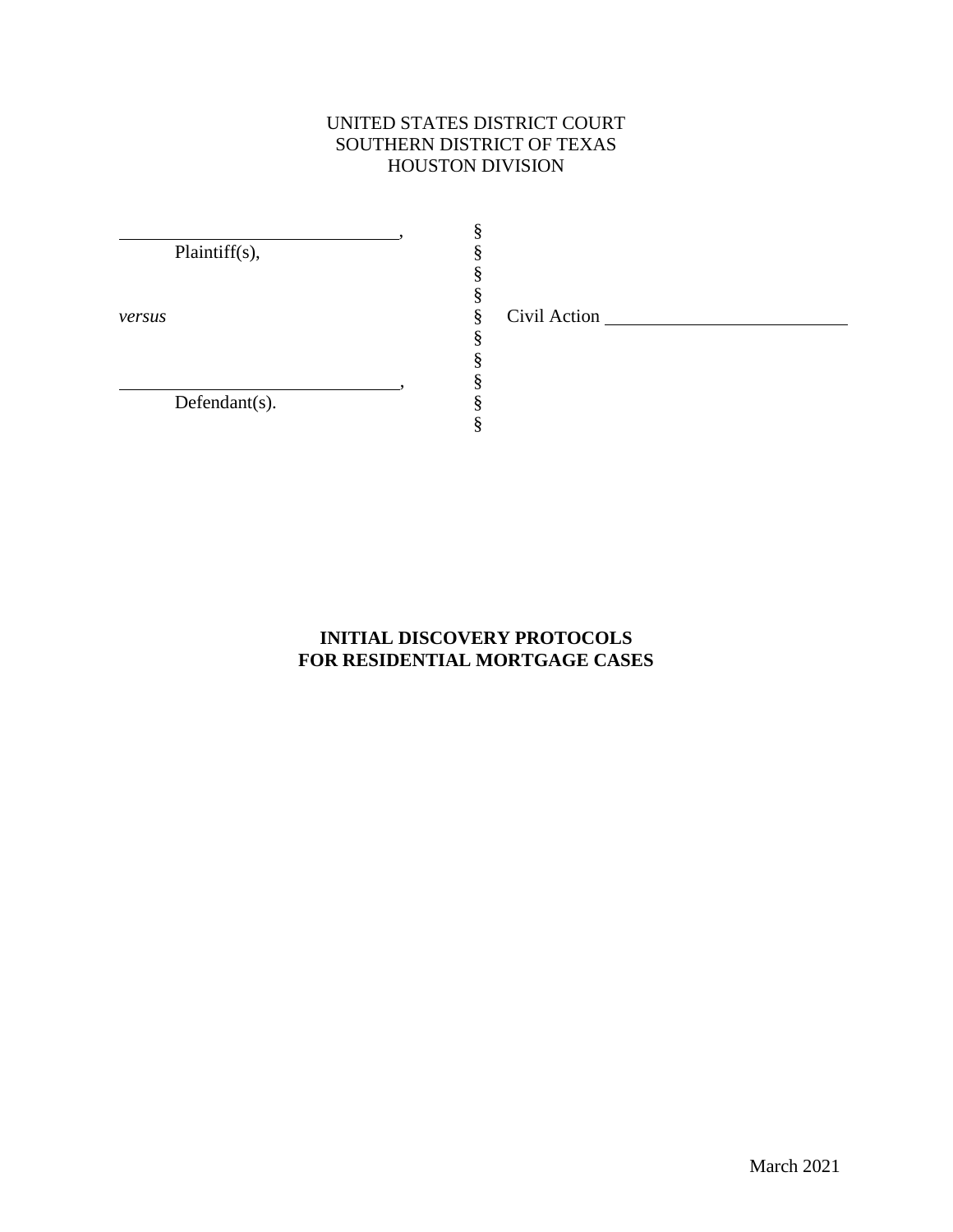## **INITIAL DISCOVERY PROTOCOLS FOR RESIDENTIAL MORTGAGE CASES**

#### **PART 1: INTRODUCTION**

In cases involving claims relating to residential mortgage loan defaults or foreclosures, this court requires the parties to use these Initial Discovery Protocols. The purpose of these Initial Discovery Protocols is to require the exchange of the most relevant information and documents early in the case, to assist in framing the issues to be resolved and to plan for more efficient and targeted discovery.

These Initial Discovery Protocols supersede the parties' obligations to make initial disclosures under Federal Rule of Civil Procedure 26(a)(1), but do not preclude a party from seeking additional discovery under the Federal Rules of Civil Procedure.

These Initial Discovery Protocols apply only if a Borrower is a party to the case.

#### **PART 2: DEFINITIONS AND INSTRUCTIONS**

(1) Definitions. The following definitions apply to these Initial Discovery Protocols.

- a. *Borrower***.** "Borrower" means one or more persons alleged to have executed a Note secured by a Deed of Trust on the residential property.
- b. *Creditor***.** "Creditor" means any person or entity, including mortgage loan note holders or loan servicers, who allege the right to collect a debt evidenced by the Note or the right to foreclose on the Property under the security instrument that secures the Note.
- c. *Deed of Trust***.** "Deed of Trust" means the document creating a security interest in the Property and grants the Creditor the right to foreclose and sell the Property in the event Borrower defaults.
- d. *Documents.* "Documents" are defined to be synonymous in meaning and equal in scope to the phrase "documents or electronically stored information" in Federal Rule of Civil Procedure  $34(a)(1)(A)$ , with one exception. For the purposes of these Initial Discovery Protocols, "documents" do not include email communications.
- e. *Identify (Documents)***.** When referring to documents, to "identify" means either (1) to describe, to the extent known: (i) the type of document; (ii) the general subject matter; (iii) the date; (iv) the author(s), according to the document; and (v) the person(s) to whom, according to the document, the document (or a copy) was to have been sent; or (2) produce a copy.
- f. *Identify (Persons)***.** When referring to natural persons, to "identify" means to give the person's: (i) full name; (ii) present or last known address and telephone number; (iii) email address; (iv) present or last known place of employment; (v) present or last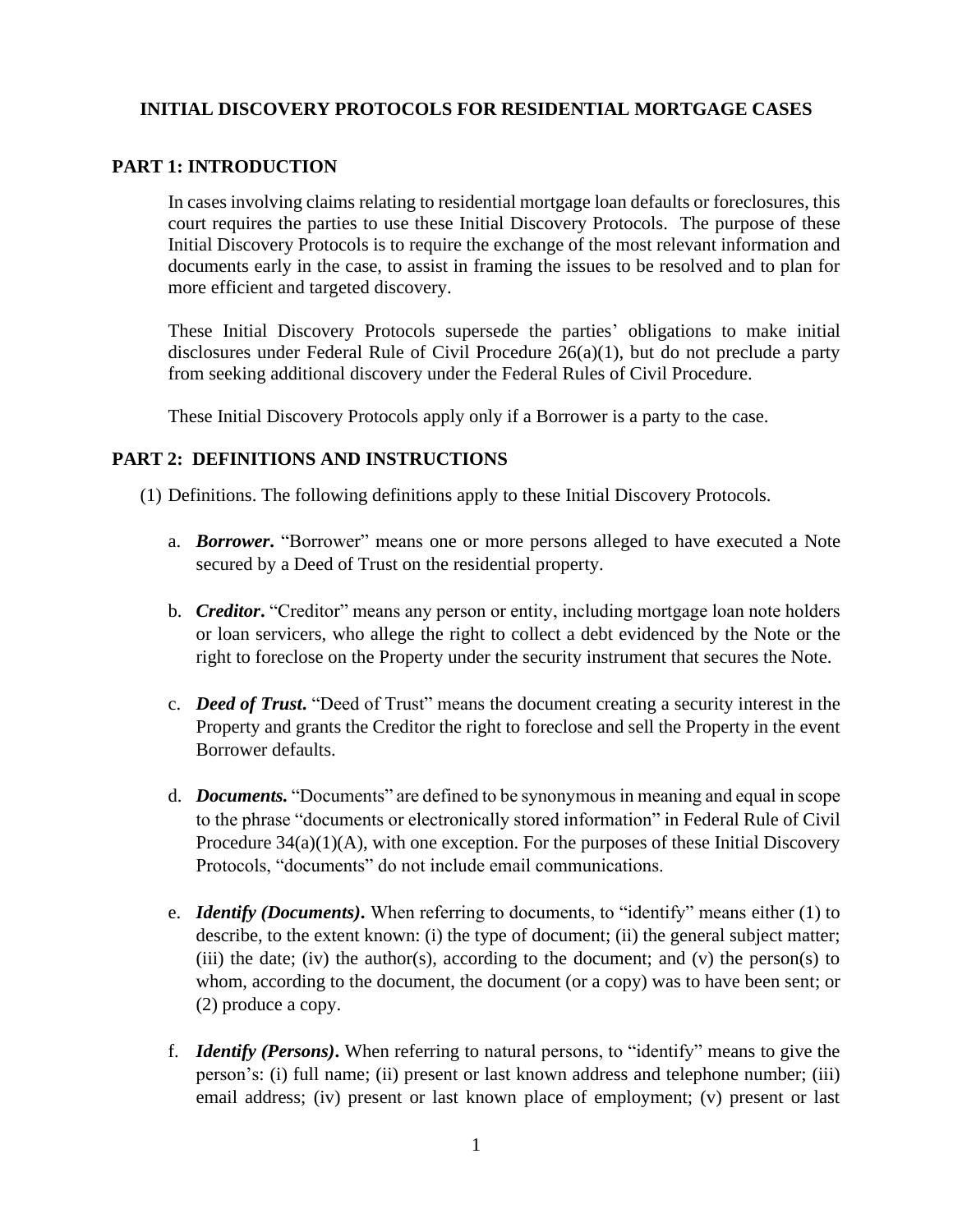known job title; and (vi) relationship, if any, to the parties. Once a person has been identified in accordance with this subparagraph, only the name of that person need be listed in response to subsequent requests to identify that person.

- g. *Identify (Non-Natural Persons or Entities).* When referring to a corporate entity, partnership, or other unincorporated association, to "identify" means to give the: (i) corporate or entity name and, if known, the trade or other names under which it has done business during the relevant period; (ii) address; and (iii) phone number. Once a corporate or other business entity has been identified in accordance with this subparagraph, only the name of that entity needs to be listed in response to subsequent requests to identify that entity.
- h. *Mortgage Loan.* "Mortgage Loan" means the loan that Borrower obtained to purchase the Property, refinance a prior loan, or obtain cash on the Property. The documents making up the mortgage loan contract are the Note and Deed of Trust, and any modifications of either.
- i. *Note*. "Note" means the document containing Borrower's promise to pay the amounts due under the Mortgage Loan.
- j. *Property.* "Property" means the residential property subject to the Mortgage Loan.
- k. *Relating to***.** "Relating to" means concerning, referring, describing, evidencing, or constituting.
- (2) Instructions.
	- a. This Initial Discovery is to be responded to without objections (except attorney-client and work-product privilege).
	- b. If a partial or incomplete answer or production is provided, the responding party must state the reason that the answer or production is partial or incomplete.
	- c. This Initial Discovery is subject to Federal Rule of Civil Procedure 26(e) on supplementation and Federal Rule of Civil Procedure 26(g) on certification of responses.
	- d. This Initial Discovery is subject to the attached Interim Protective Order unless the parties agree or the court orders otherwise. The Interim Protective Order will remain in place until and unless the parties agree on, or the court orders, a different protective order.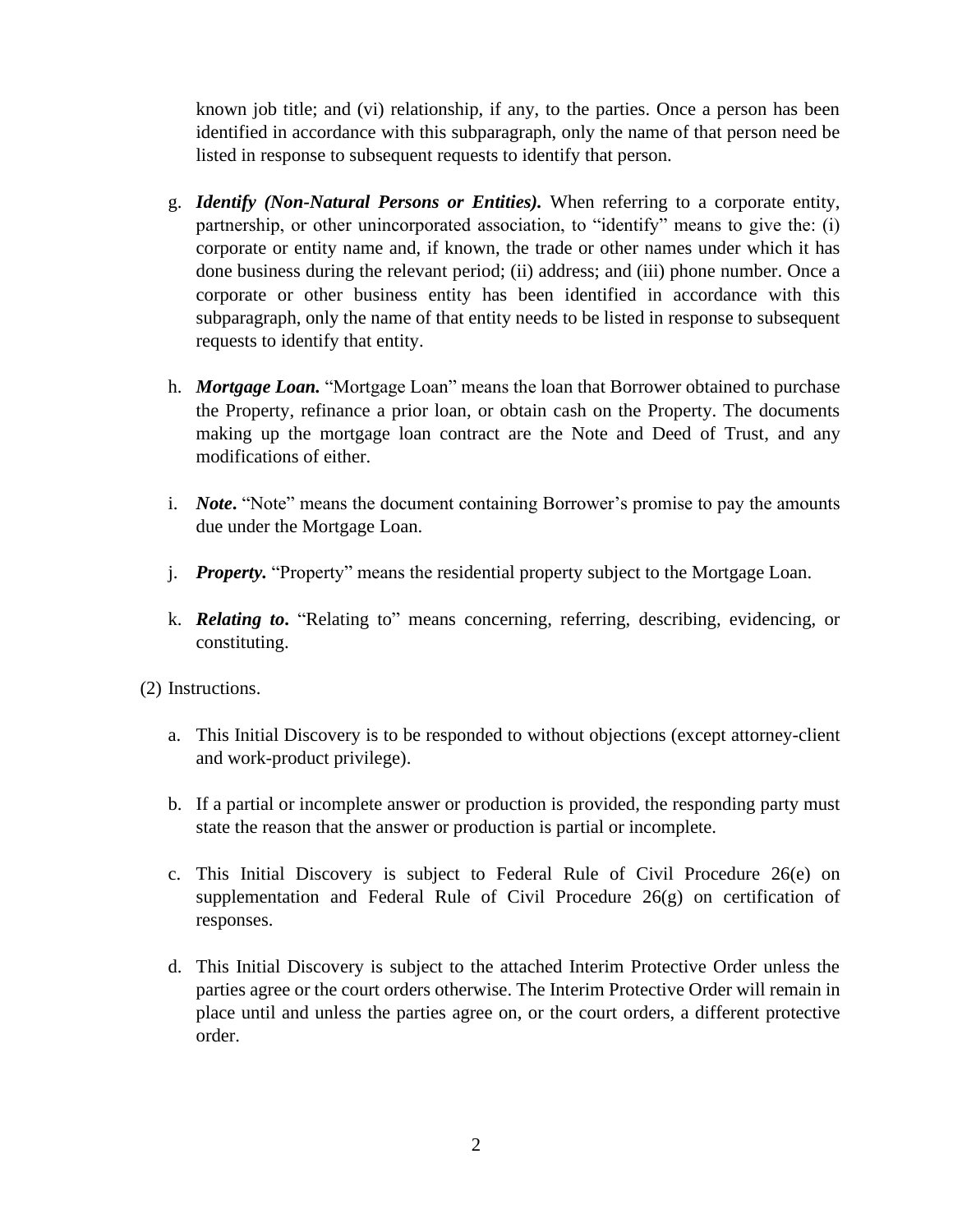### **PART 3: INFORMATION AND DOCUMENTS TO BE PRODUCED BY BORROWER**

(1) Timing.

Borrower's responses to these Initial Discovery Protocols must be provided within the earlier of 30 days after: (i) a responsive pleading or motion to dismiss has been filed; or (ii) a notice of removal has been filed, unless the court orders otherwise.

- (2) Information to be produced by Borrower.
	- a. Identify any loan modification agreements.
	- b. Identify any forbearance agreements.
	- c. Identify any loss mitigation applications.
	- d. Describe the damages Borrower seeks to recover in this lawsuit, including the amount and the method used to calculate those damages.
	- e. If Borrower contends that Creditor is not entitled to foreclose on the Property, provide the basis for that contention.
	- f. If Borrower contends that the lien created by the Deed of Trust or Mortgage Loan is not valid or enforceable for reasons other than violations of the Texas Constitution, provide the basis for that contention.
	- g. If Borrower contends that a scheduled or completed foreclosure sale was defective or wrongful, explain the basis for that contention.
	- h. If Borrower contends that the limitations period for foreclosure has expired, identify the alleged accrual date for limitation purposes.
	- i. If Borrower contends that a loan payment was made that was not properly accounted for, identify the date of payment, the amount of payment, and the method of payment.
	- j. If Borrower contends that Creditor breached an agreement relating to the Mortgage Loan:
		- i. identify the agreement that was breached;
		- ii. identify the specific provision of the agreement that was breached; and
		- iii. describe how that provision was breached.
	- k. If a lawsuit has previously been filed relating to the Mortgage Loan or the Property (including efforts to proceed with foreclosure or stop foreclosure), identify:
		- i. the style of each lawsuit, including the parties' names, cause number, and the court; and
		- ii. how each lawsuit was resolved (such as dismissal with prejudice, dismissal without prejudice, settlement, or verdict).
	- l. If you have filed for bankruptcy in the past six years, identify:
		- i. the style of each lawsuit, including the cause number and court; and
		- ii. how each bankruptcy case was disposed (such as dismissal or discharge in bankruptcy).
	- m. If there is more than one residential mortgage lien on the Property, identify the record holder of each lien, the current servicer of any loan(s) associated with these liens, and whether Borrower is currently past due on any payments owed.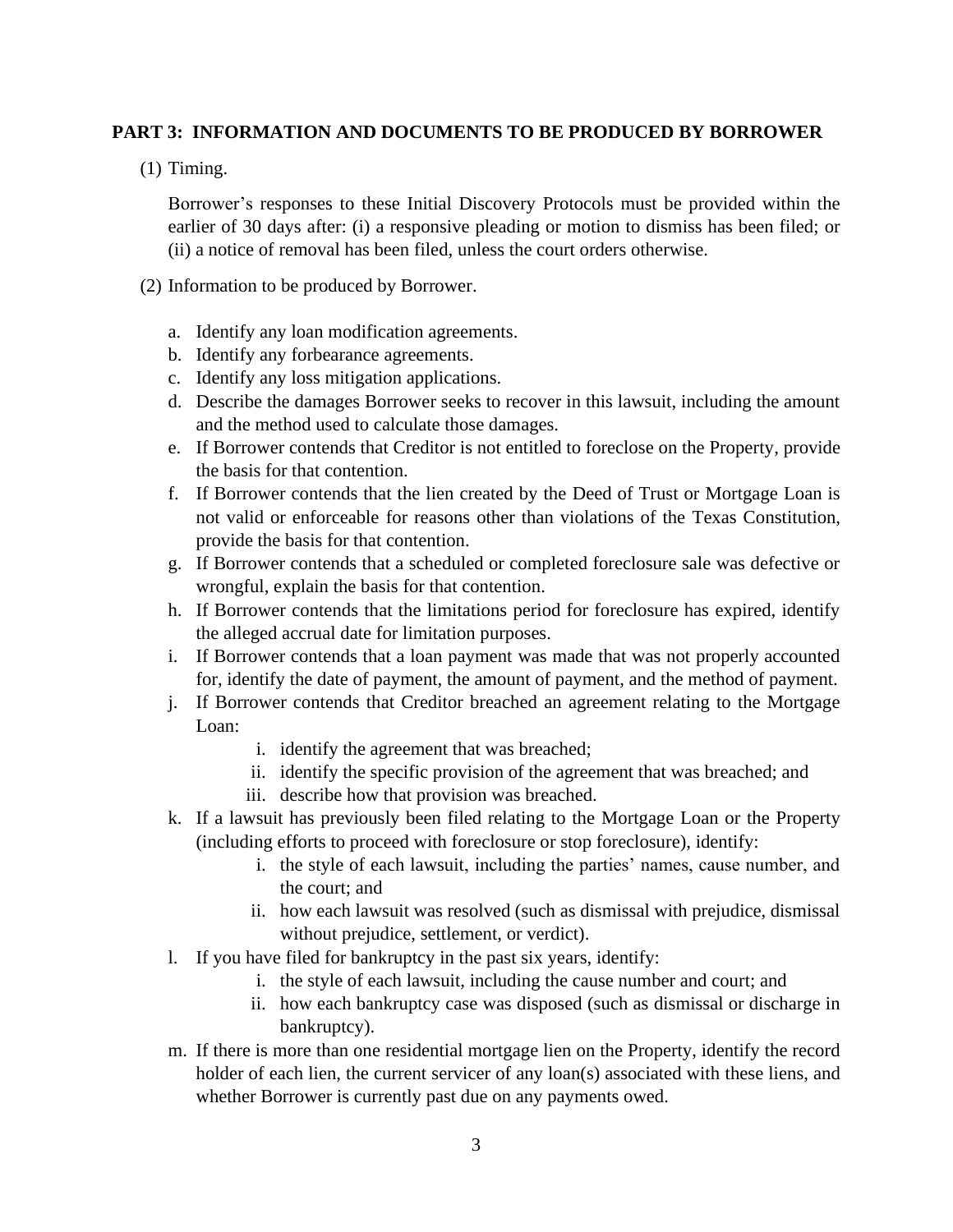- n. For cases involving claims that a Texas home equity lien is invalid, void, or voidable because it violated the Texas Constitution, identify each provision of the Texas Constitution you contend was violated, and for each, explain the basis for that contention.
- o. For cases involving claims that a Texas home equity lien is invalid, void, or voidable because it violated the Texas Constitution, identify each demand you sent to cure a defect under Article XVI, Section 50(a)(6) of the Texas Constitution by the date it was sent, the addressee and address to which it was sent, the manner in which it was sent (such as email, mail, or delivery), and the defect specified by the demand.
- (3) Documents to be produced by Borrower.
	- a. The documents referred to in Borrower's latest complaint or pleading setting out claims and defenses.
	- b. The Note.
	- c. The Deed of Trust.
	- d. The documents signed at the Mortgage Loan closing if origination is at issue.
	- e. All loan modification agreements.
	- f. All loan modification applications, with attachments.
	- g. If Borrower claims a failure to receive a loss mitigation that was applied for, the loss mitigation applications, with attachments.
	- h. If Borrower claims a failure to receive mortgage assistance that was applied for, all requests for mortgage assistance, with attachments.
	- i. If Borrower claims that there is a forbearance agreement, all forbearance agreements.
	- j. All documents supporting the claim for damages or an injunction.

## **PART 4: INFORMATION AND DOCUMENTS TO BE PRODUCED BY CREDITOR**

(1) Timing.

Creditor's responses to these Initial Discovery Protocols must be provided within the earlier of 30 days after: (i) a responsive pleading or motion has been filed; or (ii) a notice of removal has been filed, unless the court orders otherwise.

(2) Information to be produced by Creditor.

- a. If Creditor contends that it has not been properly named in the lawsuit, identify the factual basis for that contention, and identify, if known, the entity that should have been named.
- b. If Creditor has served a notice of default on Borrower, identify the delinquent amount, if any.
- c. If Borrower contends that Creditor lacks standing to foreclose, provide the basis for Creditor's asserted standing.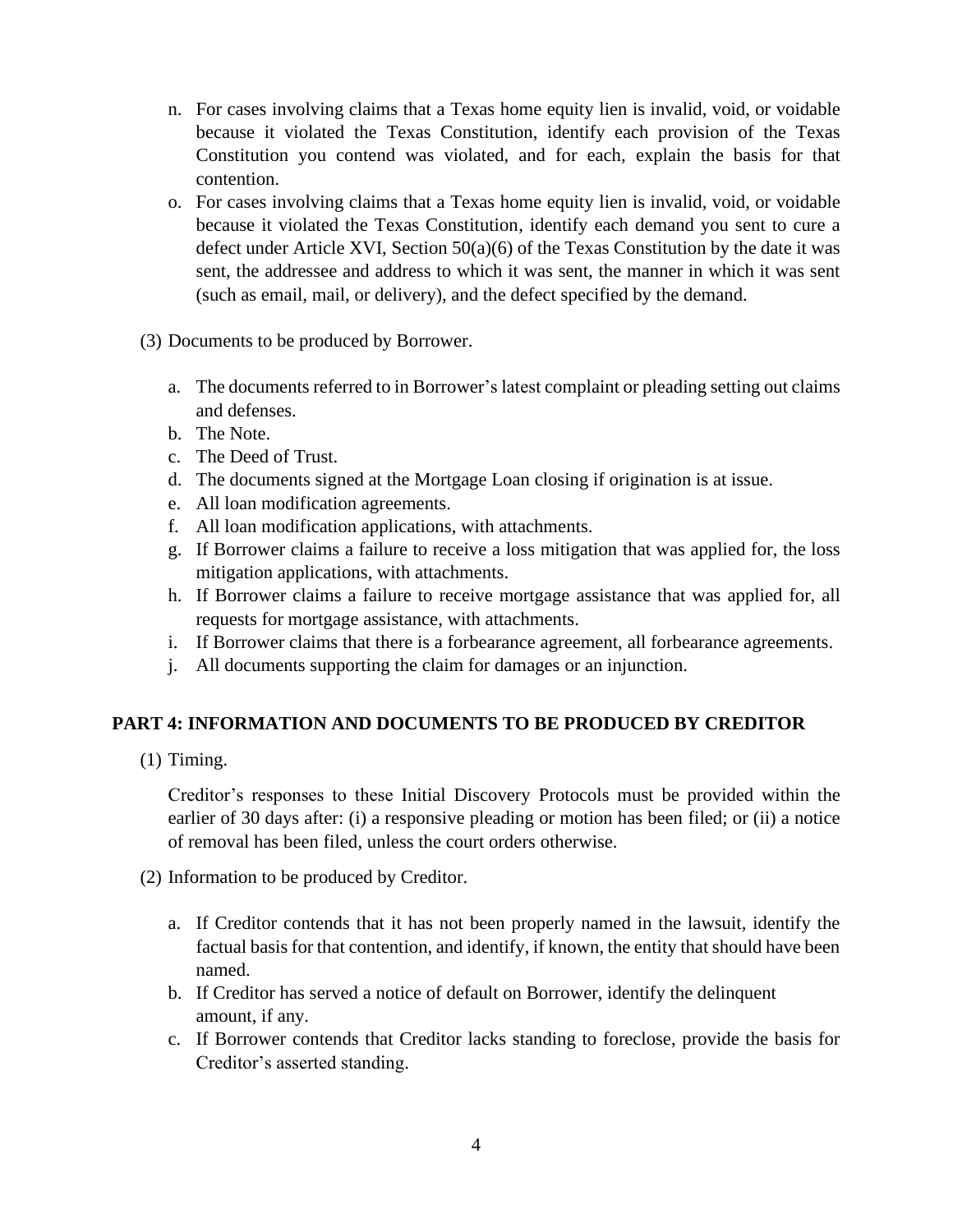- d. If Borrower contends that Borrower did not receive a decision on a loan modification application prior to foreclosure, provide the basis for Creditor not providing a decision or identify when and how the decision was conveyed.
- (3) Documents to be produced by Creditor.
	- a. The documents referred to in Creditor's latest pleading setting out claims and defenses.
	- b. All assignments of the Deed of Trust.
	- c. The Note.
	- d. The Deed of Trust.
	- e. The Notice of Default at issue.
	- f. The Notice of Intent to Accelerate Debt at issue.
	- g. The Notice of Acceleration of Debt at issue.
	- h. The Notice of Trustee's Sale at issue.
	- i. The documents signed at the Mortgage Loan closing if origination is at issue.
	- j. If Borrower claims a failure to receive mortgage assistance that was applied for, all requests for mortgage assistance, with attachments.
	- k. If Borrower claims that there is a forbearance agreement, all forbearance agreements.
	- l. Documents sufficient to show Mortgage Loan payments made by Borrower, and how these funds were applied by Creditor.
	- m. All documents that Creditor relies on to demonstrate its right to foreclose.
	- n. If Borrower alleges an uncured violation of Article XVI, Section 50(a)(6) of the Texas Constitution, documents purportedly showing that no such violation exists.

SIGNED at Houston, Texas on this \_\_\_\_\_ day of \_\_\_\_\_\_\_\_\_\_\_\_\_\_\_\_, \_\_\_\_\_\_.

\_\_\_\_\_\_\_\_\_\_\_\_\_\_\_\_\_\_\_\_\_\_\_\_\_\_\_\_\_\_\_\_\_\_\_\_\_\_ LEE H. ROSENTHAL CHIEF UNITED STATES DISTRICT JUDGE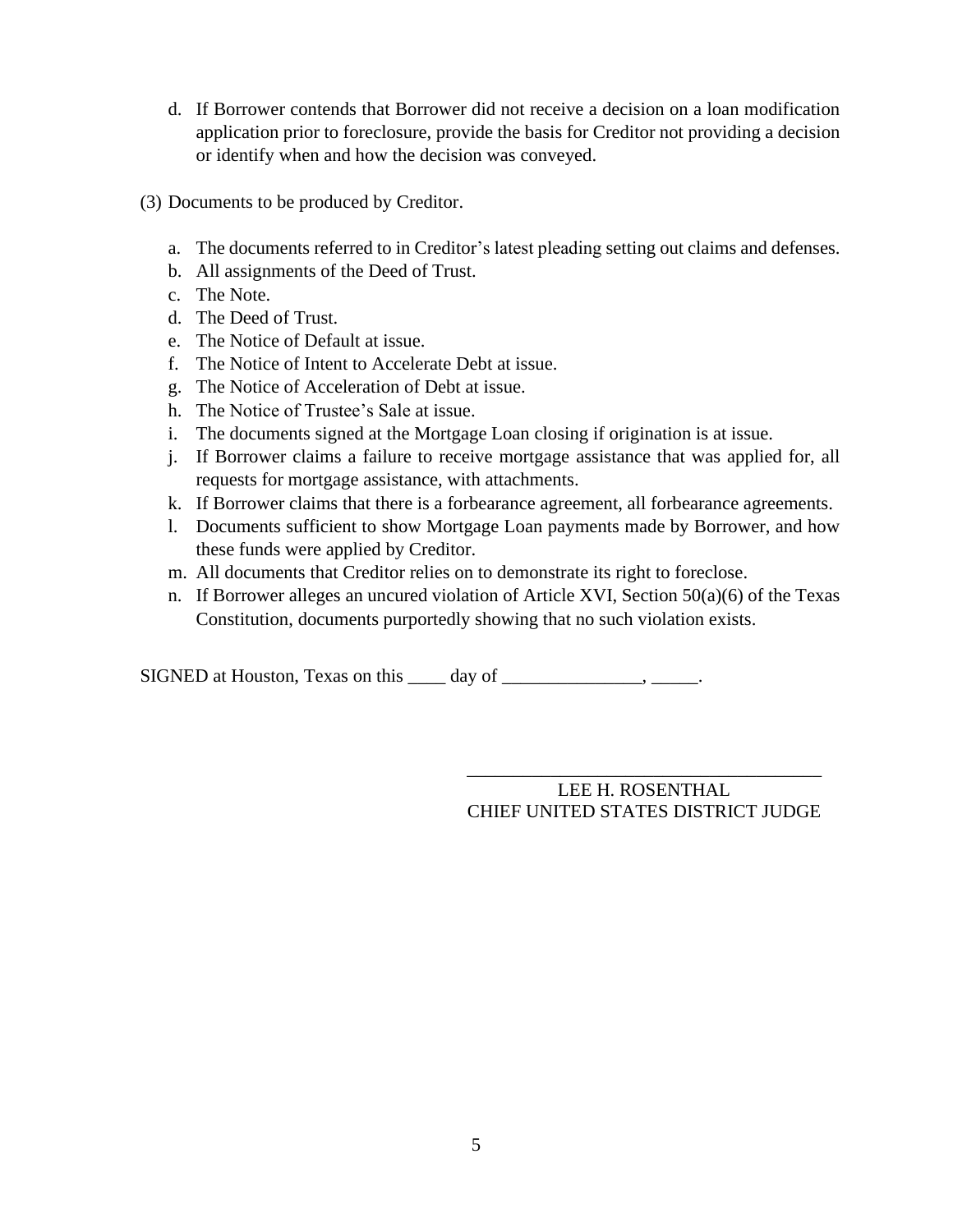# UNITED STATES DISTRICT COURT SOUTHERN DISTRICT OF TEXAS HOUSTON DIVISION

| Plaintiff $(s)$ ,<br>VS. |                    |
|--------------------------|--------------------|
|                          |                    |
|                          | § CIVIL ACTION NO. |
|                          |                    |
|                          |                    |
| Defendant $(s)$ .        |                    |
|                          |                    |
|                          |                    |

## **STANDING INTERIM PROTECTIVE ORDER**

- 1. This Standard Protective Order shall apply to information, documents, excerpts from documents, and other materials produced in this action pursuant to Federal Rules of Civil Procedure governing disclosure and discovery.
- 2. Information, documents, and other materials may be designated by the producing party in the manner permitted ("the Designating Person"). All such information, documents, excerpts from documents, and other materials will constitute "Designated Material" under this Order. The designation shall be either (a) "CONFIDENTIAL" or (b) "CONFIDENTIAL-ATTORNEYS' EYES ONLY." This Order shall apply to Designated Material produced by any party or third-party in this action.
- 3. "CONFIDENTIAL" information means information, documents, or things that have not been made public by the disclosing party and that the disclosing party reasonably and in good faith believes contains or comprises (a) trade secrets, (b) proprietary business information, or (c) information implicating an individual's legitimate expectation of privacy.
- 4. "CONFIDENTIAL-ATTORNEY'S EYES ONLY" means CONFIDENTIAL information that the disclosing party reasonably and in good faith believes is so highly sensitive that its disclosure to a competitor could result in significant competitive or commercial disadvantage to the designating party.
- 5. Designated Material shall not be used or disclosed for any purpose other than the litigation of this action and may be disclosed only as follows:
	- a. *Parties:* Material designated "CONFIDENTIAL" may be disclosed to parties to this action or directors, officers and employees of parties to this action, who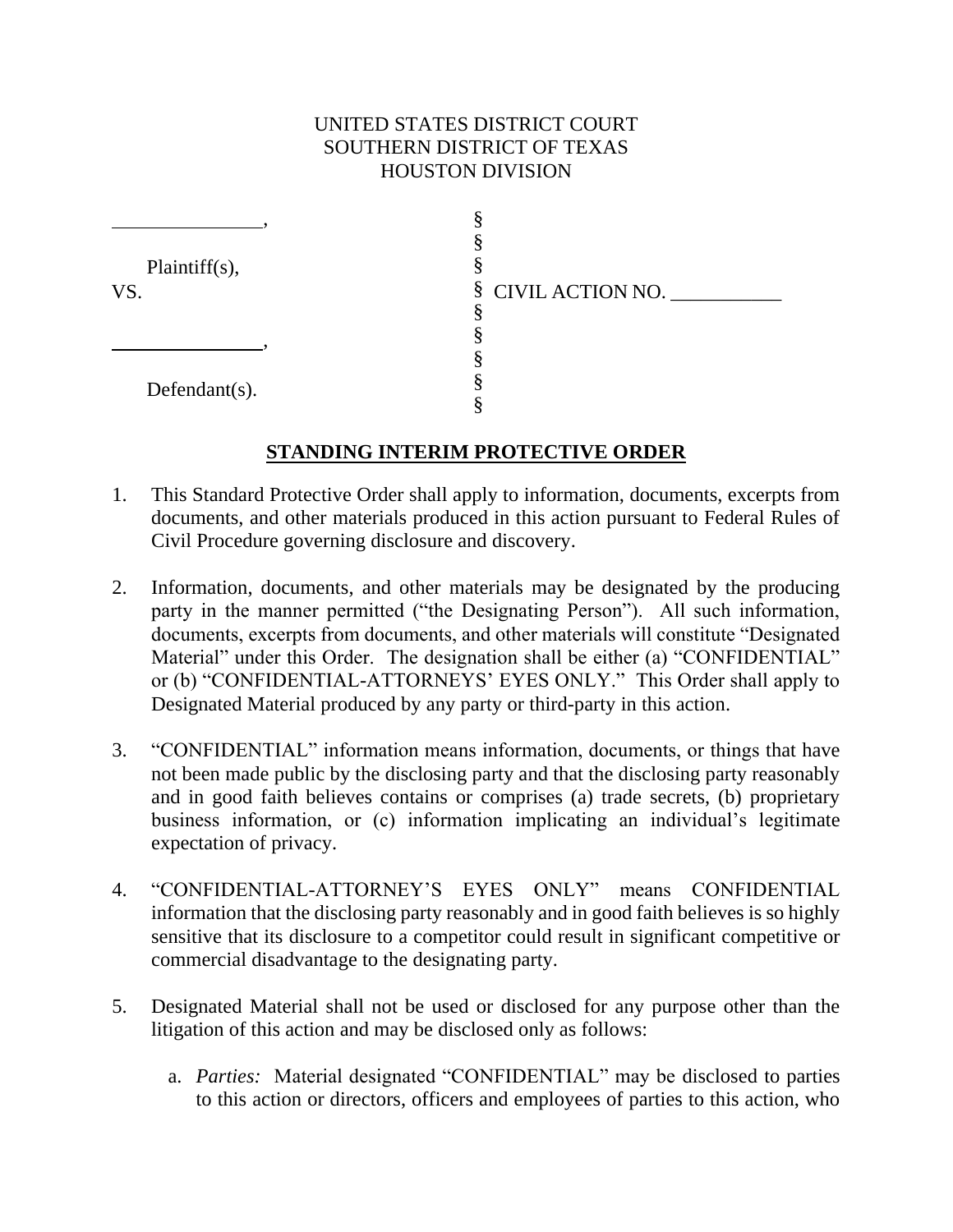have a legitimate need to see the information in connection with their responsibilities for overseeing the litigation or assisting counsel in preparing the action for trial or settlement. Before Designated Material is disclosed for this purpose, each such person must agree to be bound by this Order by signing a document substantially in the form of Exhibit A.

- b. *Witnesses or Prospective Witnesses:* Designated Material, including material designated "CONFIDENTIAL-ATTORNEYS' EYES ONLY," may be disclosed to a witness or prospective witness in this action, but only for purposes of testimony or preparation of testimony in this case, whether at trial, hearing, or deposition, but it may not be retained by the witness or prospective witness. Before Designated Material is disclosed for this purpose, each such person must agree to be bound by this Order, by signing a document substantially in the form of Exhibit A.
- c. *Outside Experts:* Designated Material, including material designated "CONFIDENTIAL-ATTORNEYS' EYES ONLY," may be disclosed to an outside expert for the purpose of obtaining the expert's assistance in the litigation. Before Designated Material is disclosed for this purpose, each such person must agree to be bound by this Order, by signing a document substantially in the form of Exhibit A.
- d. *Counsel:* Designated Material, including material designated "CONFIDENTIAL-ATTORNEYS' EYES ONLY," may be disclosed to counsel of record and in-house counsel for parties to this action and their associates, paralegals, and regularly employed office staff.
- e. Other Persons: Designated Material may be provided as necessary to copying services, translators, and litigation support firms. Before Designated Material is disclosed to such third parties, each such person must agree to be bound by this Order by signing a document substantially in the form of Exhibit A.
- 6. Prior to disclosing or displaying any Designated Material to any person, counsel shall:
	- a. Inform the person of the confidential nature of the Designated Material; and
	- b. Inform the person that this Court has enjoined the use of the Designated Material by him/her for any purpose other than this litigation and has enjoined the disclosure of that information or documents to any other person.
- 7. The confidential information may be displayed to and discussed with the persons identified in Paragraphs 5(b) and (c) only on the condition that, prior to any such display or discussion, each such person shall be asked to sign an agreement to be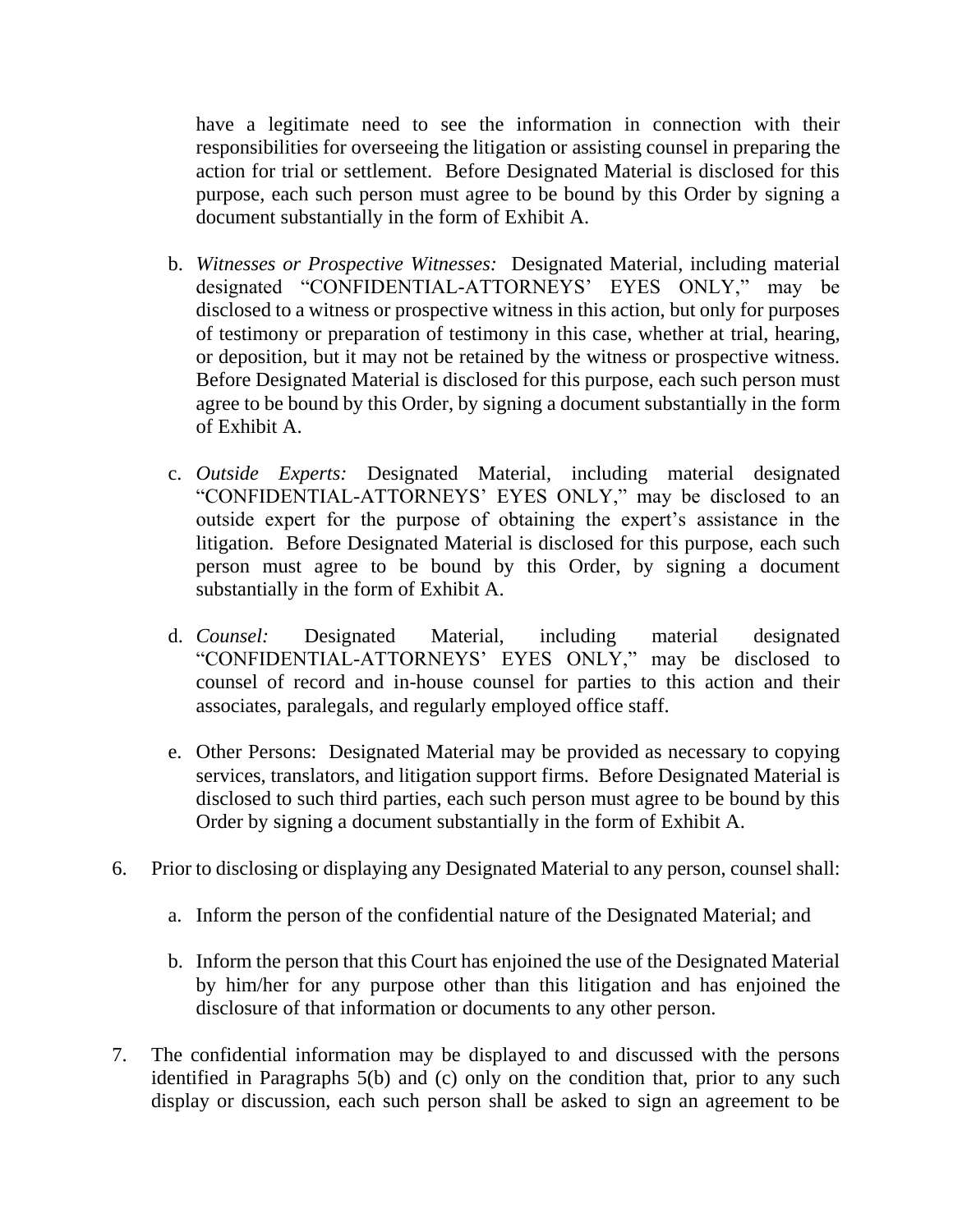bound by this Order in the form attached hereto as Exhibit A. In the event such person refuses to sign an agreement in substantially the form attached as Exhibit A, the party desiring to disclose the confidential information may seek appropriate relief from the Court.

- 8. A person having custody of Designated Material shall maintain it in a manner that limits access to the Designated Material to persons permitted such access under this Order.
- 9. Counsel shall maintain a collection of all signed documents by which persons have agreed to be bound by this Order.
- 10. Documents shall be designated by stamping or otherwise marking the documents with the words "CONFIDENTIAL" or "CONFIDENTIAL-FOR ATTORNEYS' EYES ONLY" thus clearly identifying the category of Designated Material for which protection is sought under the terms of this Order. Designated Material not reduced to documentary form shall be designated by the producing party in a reasonably equivalent way.
- 11. The parties will use reasonable care to avoid designating as confidential documents or information that does not need to be designated as such.
- 12. A party may submit a request in writing to the party who produced Designated Material that the designation be modified or withdrawn. If the Designating Person does not agree to the redesignation within fifteen business days, the objecting party may apply to the Court for relief. Upon any such application, the burden shall be on the Designating Person to show why the designation is proper. Before serving a written challenge, the objecting party must attempt in good faith to meet and confer with the Designating Person in an effort to resolve the matter. The Court may award sanctions if it finds that a party's position was taken without substantial justification.
- 13. Deposition transcripts or portions thereof may be designated either (a) when the testimony is recorded, or (b) by written notice to all counsel of record, given within ten business days after the Designating Person's receipt of the transcript in which case all counsel receiving such notice shall be responsible for marking the copies of the designated transcript or portion thereof in their possession or control as directed by the Designating Person. Pending expiration of the ten business days, the deposition transcript shall be treated as designated. When testimony is designated at a deposition, the Designating Person may exclude from the deposition all persons other than those to whom the Designated Material may be disclosed under paragraph 5 of this Order. Any party may mark Designated Material as a deposition exhibit, provided the deposition witness is one to whom the exhibit may be disclosed under paragraph 5 of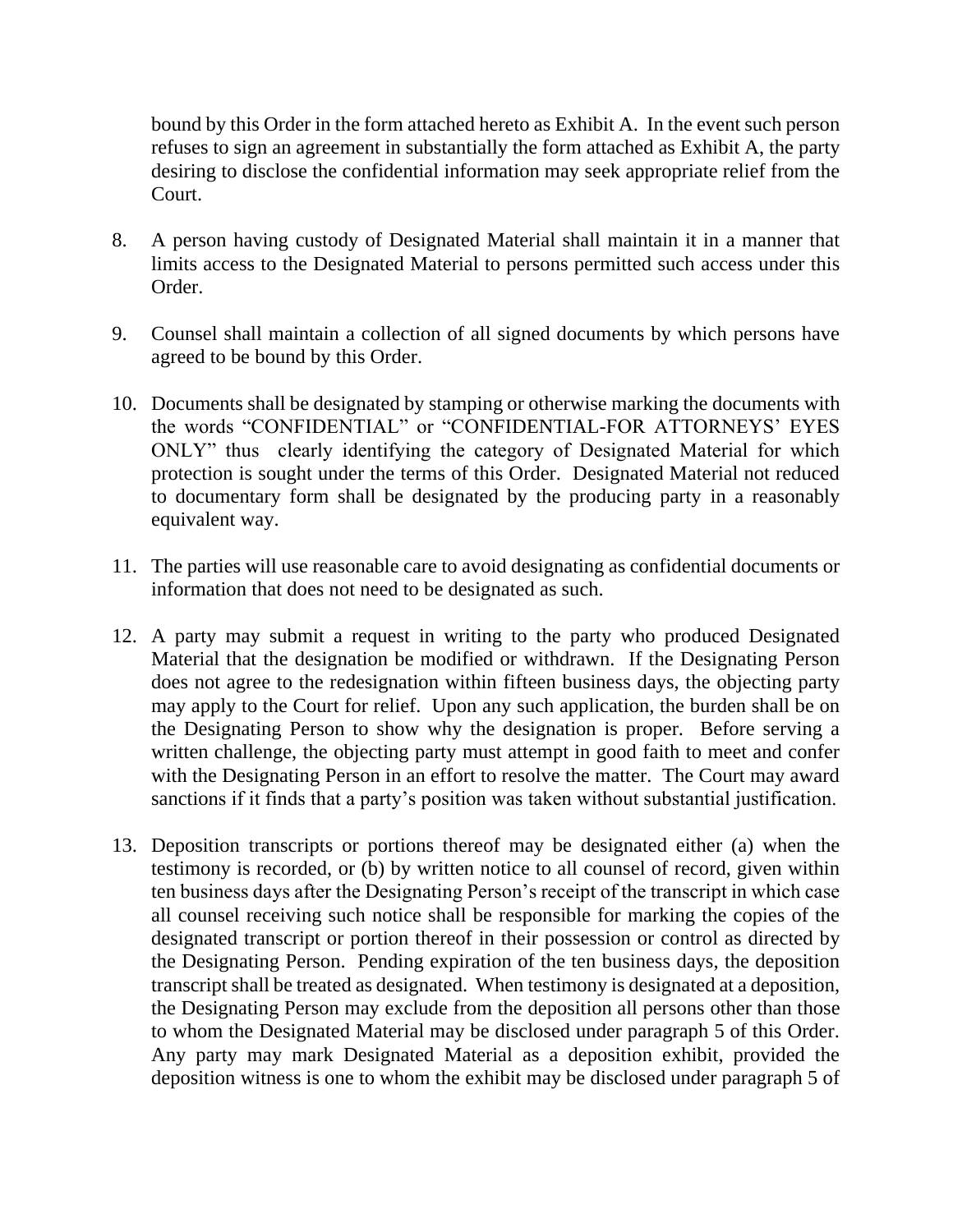this Order and the exhibit and related transcript pages receive the same confidentiality designation as the original Designated Material.

- 14. Any Designated Material which becomes part of an official judicial proceeding or which is filed with the Court is public. Such Designated Material will be sealed by the Court only upon motion and in accordance with applicable law. This Protective Order does not provide for the automatic sealing of such Designated Material. If it becomes necessary to file Designated Material with the Court, a party must move to file the Designated Material under seal.
- 15. Filing pleadings or other papers disclosing or containing Designated Material does not waive the designated status of the material. The Court will determine how Designated Material will be treated during trial and other proceedings as it deems appropriate.
- 16. Upon final termination of this action, all Designated Material and copies thereof shall be returned promptly (and in no event later than forty-five (45) days after entry of final judgment), returned to the producing party, or certified as destroyed to counsel of record for the party that produced the Designated Material, or, in the case of deposition testimony regarding designated exhibits, counsel of record for the Designating Person. Alternatively, the receiving party shall provide to the Designating Person a certification that all such materials have been destroyed.
- 17. Inadvertent production of confidential material prior to its designation as such in accordance with this Order shall not be deemed a waiver of a claim of confidentiality. Any such error shall be corrected within a reasonable time.
- 18. Nothing in this Order shall require disclosure of information protected by the attorneyclient privilege, or other privilege or immunity, and the inadvertent production of such information shall not operate as a waiver. If a Designating Party becomes aware that it has inadvertently produced information protected by the attorney-client privilege, or other privilege or immunity, the Designating Party will promptly notify each receiving party in writing of the inadvertent production. When a party receives notice of such inadvertent production, it shall return all copies of inadvertently produced material within three business days. Any notes or summaries referring or relating to any such inadvertently produced material subject to claim of privilege or immunity shall be destroyed forthwith. Nothing herein shall prevent the receiving party from challenging the propriety of the attorney-client privilege or work product immunity or other applicable privilege designation by submitting a challenge to the Court. The Designating Party bears the burden of establishing the privileged nature of any inadvertently produced information or material. Each receiving party shall refrain from distributing or otherwise using the inadvertently disclosed information or material for any purpose until any issue of privilege is resolved by agreement of the parties or by the Court. Notwithstanding the foregoing, a receiving party may use the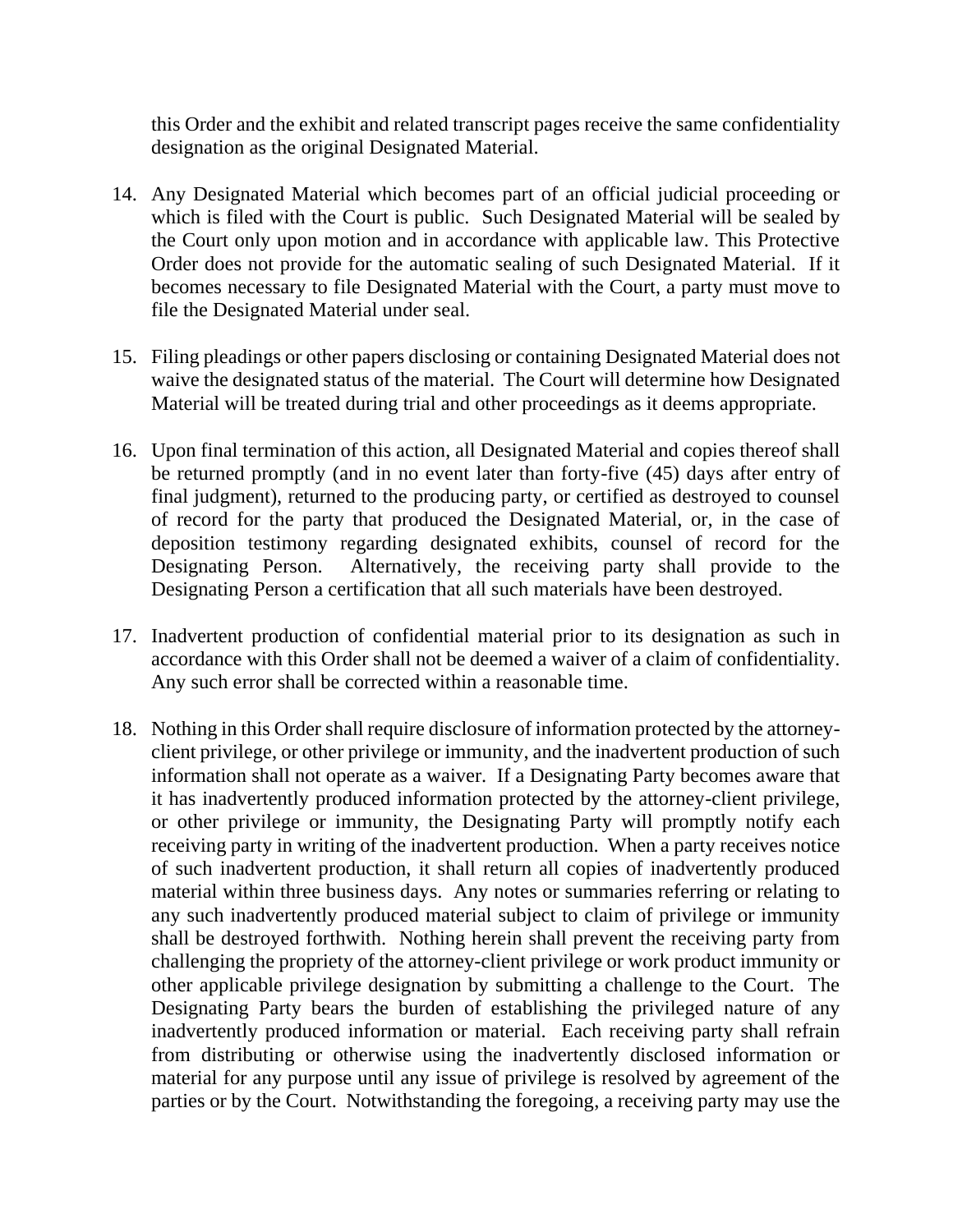inadvertently produced information or materials to respond to a motion by the Designating Party seeking return or destruction of such information or materials. If a receiving party becomes aware that it is in receipt of information or materials which it knows or reasonably should know is privileged, Counsel for the receiving party shall immediately take steps to (i) stop reading such information or materials, (ii) notify Counsel for the Designating Party of such information or materials, (iii) collect all copies of such information or materials, (iv) return such information or materials to the Designating Party, and (v) otherwise comport themselves with the applicable provisions of the Rules of Professional Conduct.

- 19. The foregoing is entirely without prejudice to the right of any party to apply to the Court for any further Protective Order relating to Designated Material; or to object to the production of Designated Material; or to apply to the Court for an order compelling production of Designated Material; or for modification of this Order; or to seek any other relief from the Court.
- 20. The restrictions imposed by this Order may be modified or terminated only by further order of the Court.

SIGNED at Houston, Texas on this \_\_\_\_ day of \_\_\_\_\_\_\_\_\_\_\_\_\_\_, \_\_\_\_\_.

LEE H. ROSENTHAL CHIEF UNITED STATES DISTRICT JUDGE

\_\_\_\_\_\_\_\_\_\_\_\_\_\_\_\_\_\_\_\_\_\_\_\_\_\_\_\_\_\_\_\_\_\_\_\_\_\_